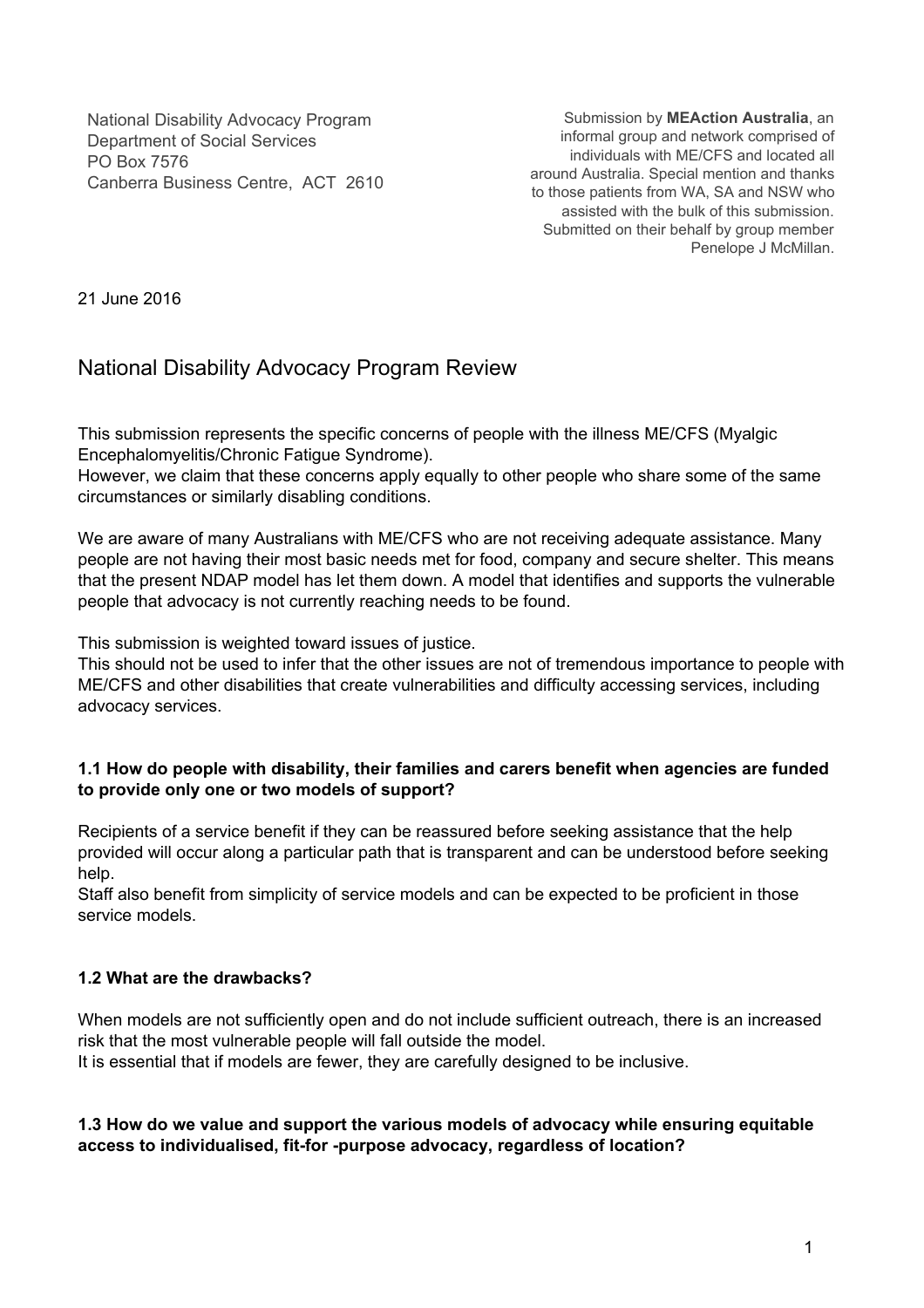It is essential that agencies offering advocacy indicate how they provide access to advocacy for those most in need. This requires acknowledgement of the individuality and complexity of the situation for people who are most vulnerable.

#### **2.1 How do we improve access for people with disability from Aboriginal and Torres Strait Islander communities and their families? People with disability from culturally and linguistically diverse communities and their families? People with disability in rural, regional and remote locations? People who are very socially isolated including those with communication difficulties and those in institutional care?**

People with the severe form of ME/CFS need access to advocacy from their bed in their home or residential care centre. For some people such access could be electronic rather than in person. Additionally they may struggle to express themselves and need support to express their needs across several brief sessions. They may need a support person familiar with their situation and their health needs who is allowed to speak for them, with the person's consent.

Both physical access and communication needs must be accommodated.

## **2.2 What are the strategies or models that have worked? What are the strategies that do not work?**

A few people with ME/CFS have been helped through current advocacy agencies but many have had no access to advocacy or the advocacy they received was detrimental due to poor understanding of the illness.

The key issues seem to be outreach and a willingness to understand the situation from the unique perspective of the person with the disability.

## **3.1 What mechanisms could be used to ensure information on systemic issues gets to the right people and organisations?**

When an advocacy agent becomes aware that they are not able to help an individual gain access to the help that is needed that person should not be abandoned. This should be the trigger for further action at a systemic level.

The kind of disability needs to be looked at and contact made with any groups who represent this form of disability to find out if there are other ways to help. If it becomes clear that many people with this type of disability are not having their needs met then there are problems with policy that need to be corrected. The advocacy agency should be making sure that these changes to policy are being made and that the person finally receives the required help before their case is closed.

This would help the individual not to get lost whilst systemic issues are being sorted out. The case could be passed on to another advocacy agency trained in dealing with systemic issues, but at no time should the individual's needs be forgotten about.

Ideally service providers should be allowed and able to support people not fitting into current guidelines whilst systemic issues are being sorted out.

## **3.2 How can we help disability advocacy organisations work with a wide range of other organisations with similar aims, such as: disabled people's organisations (DPOs),the**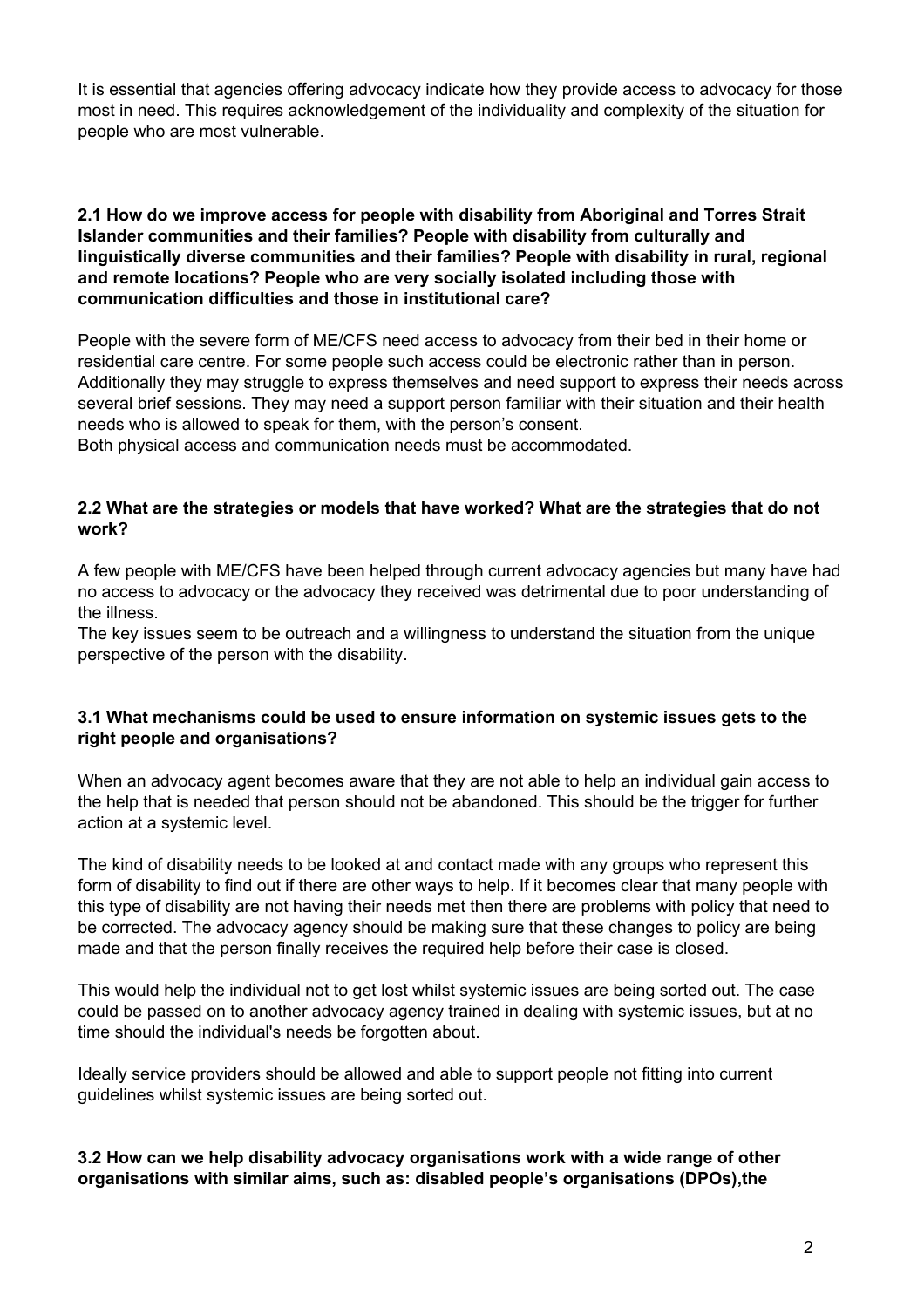#### **Australian Human Rights Commission, Ombudsman organisations, aged care advocacy organisations, state disability advocacy organisations, peak bodies?**

Co-design techniques could be used to allow stakeholders in the disability and advocacy arenas to develop mutually satisfactory means of collaboration and cooperation. (An example of an agency that could facilitate this process is TACSI - The Australian Centre for Social Innovation). A crucial issue here is to ensure that stakeholders with limited ability to participate are accorded full access to all co-design processes. This includes geographic challenges as well as people whose disabilities pose difficulties with communication, intellectual engagement or physical attendance.

## **4.1 What steps or organisational structures should be put in place to ensure conflicts of interest do not arise, or are minimised?**

Most importantly advocates or agencies should be required as part of their policy and procedures to disclose any conflicts of interest, especially when an individual is seeking support in addressing an issue that involves an agency, individual or program that is also a client of the advocacy organisation.

## **4.2 How do we avoid gaps between supports provided by the NDIS and advocacy funded by the NDAP?**

If someone applies for NDIS and is knocked back there should be no gap in their ability to then obtain advocacy for this situation. It would be helpful for anyone who is told that they are not eligible for NDIS to be given contact details for advocacy agencies and a brief outline of how to apply for an internal review.

This is especially important for people with ME/CFS and other poorly recognised disabilities as there is some history of being denied help by NDIS and other disability service providers based solely on the diagnosis which is "not on the list" or in some other way discounted, without any recognition of the severity of disability and urgency of need for support.

# **4.3 What policies and strategies do we need to protect the rights of people with disability?**

Most importantly it must be acknowledged and recognised in practice that the most vulnerable of people with disabilities have the least ability to act for themselves and to seek advocacy. These people need adequate time and resources in outreach services to address their special needs. It is not sufficient to presume that they will have a carer, guardian or social worker to act on their behalf.

# **5. Understanding and Improving Access to Justice**

#### **5.1 What forms of legal review and representation do people with disability need most?**

Within the context of ME/CFS, there are a number of legal and advocacy needs. These include:

(a) **Advocacy**– Advocacy comes in a variety of forms. It may extend from the task of making enquiries for an individual, through to completion of paperwork and the coordination and assembling of evidence gathering, through to representation within courts or tribunals or acting in the capacity of guardian.

In the context of ME/CFS there is a need for advocacy and assistance in the following: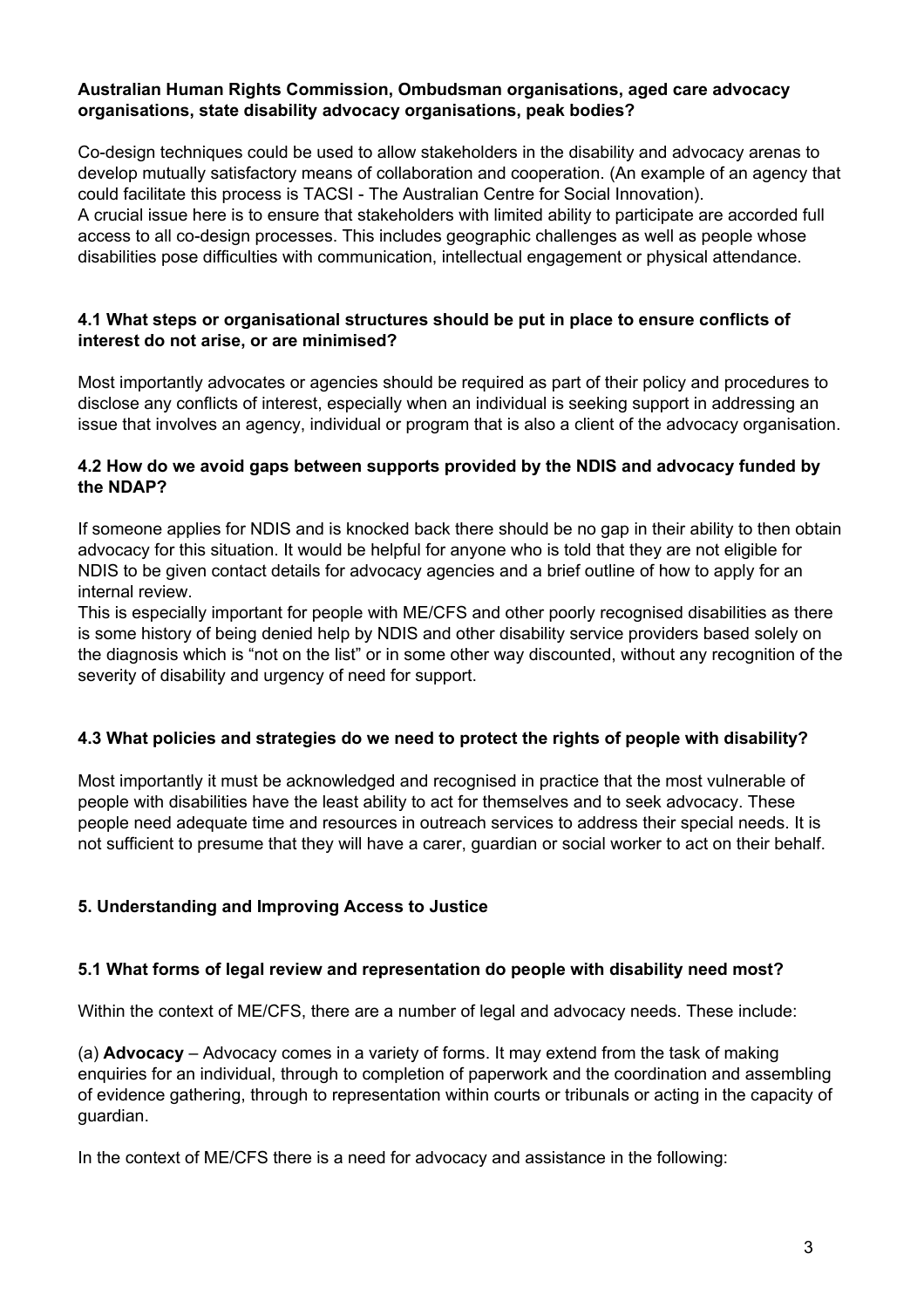• Financial Assistance in financial management and debt matters (noting that financial difficulties are common), including budgeting, debt consolidation, mortgagee repossessions, etc);

• Medical – Assistance in mistreatment within the medical and hospital context, including provision of information about the condition, addressing inappropriate treatment and behaviours from medical staff. In the specific context of children, there have been examples of situations where the diagnosis of ME/CFS has been provided and involvement of psychiatric care has resulted in inappropriate reattribution to conditions such as pervasive refusal syndrome, conversion disorder, Munchausen Syndrome by Proxy, etc., resulting in improper removal from care of the parents;

• Department of Community Services or its equivalent child protection agency in each state – Assistance with issues that arise with respect to the care of children within the care of persons with ME/CFS. Whilst the welfare of children is paramount, parents with ME/CFS can be subject to inappropriate and mistaken reporting, thereby requiring assistance to meet the inquiries that child protection agencies raise.

Assistance with issues that arise with respect to the needs of children with ME/CFS where their care needs are misinterpreted as neglect or abuse from the caregivers, including but not limited to absence from schooling or limited engagement with distance or home education being misinterpreted as truancy or neglect of education, and declining health being misinterpreted as due to neglect of medical needs;

• Guardianship – Assistance in the preparation of guardianship requirements for persons with ME/CFS in circumstances that dictate such assistance to occur. The condition can and does impact functional ability and/or mental capacity.

• Wills, Advance Care Directives and Enduring Power of Attorney – Assistance with testamentary issues and power of attorney issues. In ME/CFS there is an increased risk of death arising from complications of the condition and suicide. Additionally issues with respect to neurocognitive function can impact upon the ability of the person to make sound decisions. The issue of wills and power of attorney is one that is often overlooked. Persons with ME/CFS are vulnerable to being taken advantage of, influenced or simply unable to manage the day to day activities that surround self-care and financial management;

• Family Law – Assistance with relationship breakdowns and care orders. Within ME/CFS the issue of relationship breakdowns are commonplace, hence the need for assistance in this area. Again, persons with ME/CFS have functional and/or neurocognitive issues that impact upon their ability to engage in and navigate this pathway, hence an advocate is required to assist the process. Additionally parents with ME/CFS may require assistance to negotiate appropriate child care sharing arrangements;

• Centrelink - Assistance in navigating the Centrelink system, including meeting the requirements for benefits such as Sickness Allowance and the Disability Support Pension – the latter being a very complex process due to the restrictive nature of the criteria and the need for appropriately targeted medical reports.

• Insurance – Assistance with insurance matters is complex and a wide-reaching deficiency in the current system. Apart from private arrangements such as income protection, trauma insurance, and total and permanent disability there are a number of statutory arrangements that are in place to assist employees, such as workers compensation, and certain insurances within superannuation (total but temporary disability, permanent impairment and total and permanent disability). This is an area where assistance is lacking for the specific area of ME/CFS, primarily because of an inherent fear of the condition and claims surrounding it. Additionally it is an often overlooked and inherently complex area in which assistance and guidance is required;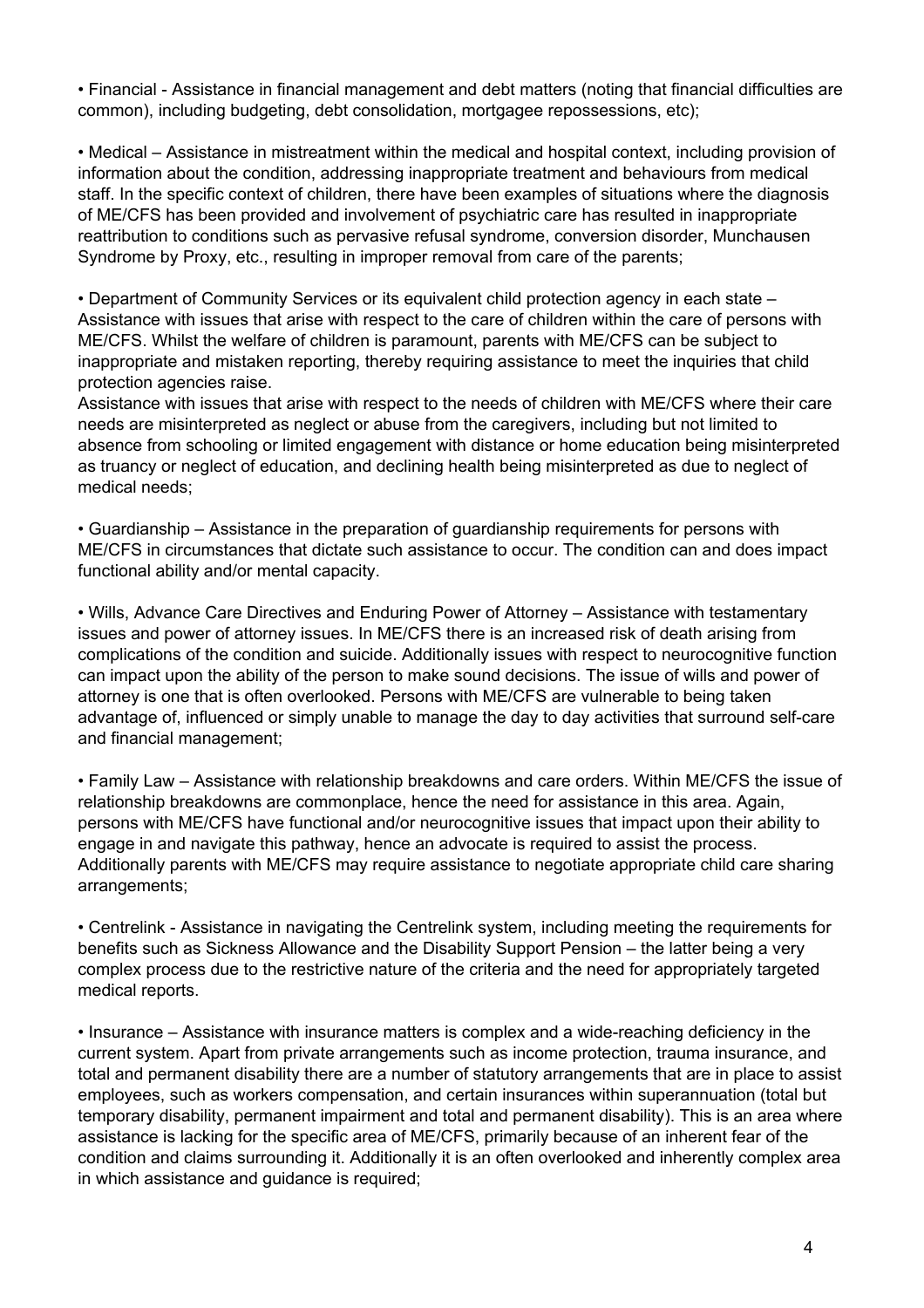• Discrimination – Assistance with matters of discrimination across a variety of areas, including within education, employment, services (eg rental, medical, etc) and day to day interactions is an essential aspect of ME/CFS. The contested nature of the condition leads to discriminatory practices that impact upon the ability of persons with ME/CFS to obtain access to day to day social requirements;

• Forms - Assistance in the acquiring and preparation of forms for a variety of purposes (eg NDIS, Centrelink, Insurance, Workers Compensation, Disability Accommodations, Health Care Complaints Commission, Ombudsman reports, Early release of Superannuation, etc). The neurocognitive aspects of ME/CFS can hinder accurate and appropriate completion of forms, as well as impact on the ability to meet reporting deadlines;

Advocacy can be provided on a face to face basis, via telephone, via social media/internet. Face to face advocacy is a necessity for some aspects of the issues, however with ME/CFS there are house bound patients that may be best serviced via **remote access or inhome access**. Access needs to be available in all areas of Australia – not simply capital city or major regional centres.

Of the most important financial areas of consideration there are three:

- Centrelink
- Insurance
- Workers Compensation

Financial security is the key foundation of every individual's well-being as it enables their ability to house and feed themselves, meet their day to day expenses, and most importantly, fund their ongoing medical expenses. The current system simply does not adequately meet these needs. There is a glaring and inherent gap in the existing structure.

(b) **Legal Needs –** In the context of ME/CFS there are multiple legal needs that are currently unmet by the legal profession – primarily because of a lack of understanding of the condition itself. Consequently practitioners fail to meet the needs of these people because they (a) require payment up front, (b) deny assistance on the basis of a lack of prospects (predicated on a lack of understanding the condition), (c) in the context of Public Interest Legal Bodies, there is a failure to find any "public interest" in pursuing legal assistance.

The issues identified in the above advocacy needs can and do escalate to a level where legal representation is required, including representation in courts, tribunals, commissions and the like. Services may well include preparation of documents for complaint mechanisms, statements of claim, interlocutory requirements, attendances, settlement documents, appeals and the like.

There is a death of available resources. The condition ME/CFS causes an inherent reluctance to engage in legal services. Legal Aid rarely provides resources for Civil Litigation – if ever in ME/CFS. Legal Centres have limited resources and are reluctant to commit such resources to "hard" cases.

(c) **Reform** – The contested nature of ME/CFS, with its multi-systemic dysfunction and combined physical and neurocognitive deficits, makes it an excellent example within which to seek understanding of the need for reforms. In ME/CFS there are specific issues that can only be gleaned through experience and insight.

There is, for example, a major problem with the current structure of the Centrelink Disability Support Pension that is causing an anomaly which creates an inherent injustice for persons with ME/CFS. In the recent case of Foote and Secretary, Department of Social Services (Social services second review) [2016] AATA 131 (4 March 2016)

*"44. For completeness, I acknowledge that at the hearing Ms Foote made some very coherent, thoughtful and wellexpressed criticisms of the Impairment Tables. She contended that the Tables did not adequately reflect the degree of impairment caused by conditions such as fibromyalgia and CFS,*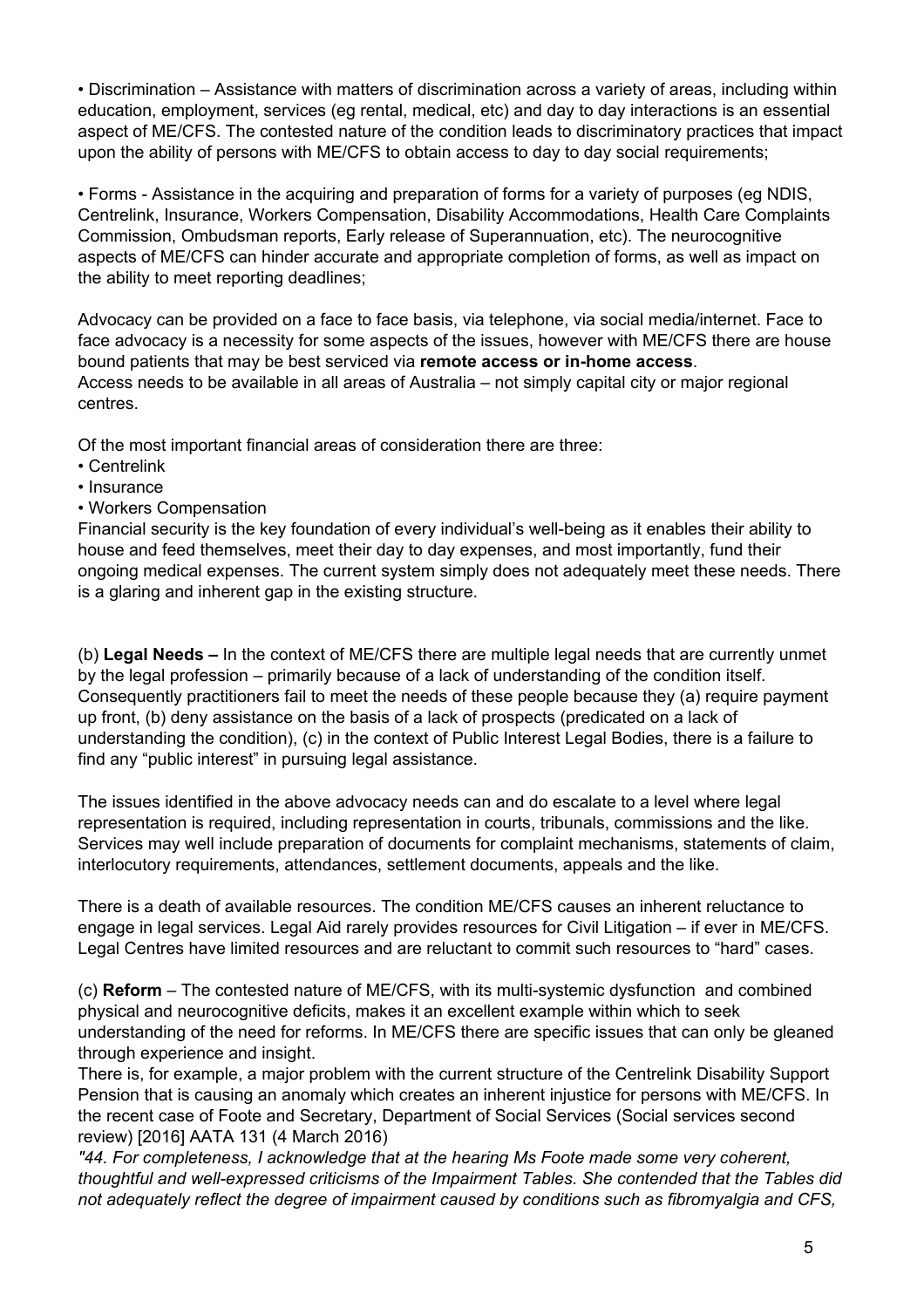*the impact of which could be variable and cumulative depending on activity, but nevertheless pervasive and debilitating. However, as I sought to explain to Ms Foote at the hearing, notwithstanding any deficiencies they may have, the Tables are binding on me as a matter of law, and I have no discretion to depart from them."*

The Applicant in this matter suffered from multiple impairments that prevented her from working. However she was unable to obtain the DSP because the legislation and impairment tables do not allow the aggregating of impairments to exceed the 20 point threshold for entitlement.

By providing advocacy through the gathering of information from clients with more complex disabilities, in order to draw to the attention of parliament to unintended "gaps" in entitlements, as well as absurdities that deny conditions with severe impairment from receiving entitlements within the intent of the legislative framework.

# **5.2 What barriers prevent people with disability from accessing justice?**

There are a number of specific barriers that exist with respect to access to justice in the case of ME/CFS. These are as follows:

• A complete lack of understanding of ME/CFS hence an inherent reluctance to be involved in anything pertaining to the condition (noting that old prejudices that the condition is not 'real' or is 'psychological' still pervade society, hence influence the rationalisation of not engaging in this area);

• A lack of funding available to meet the basic requirements of mounting a case, hence:

Inability to fund medical reports;

Inability to fund legal advice or representation;

Inability to meet the ongoing costs of funding a matter;

It is noted that the fundamental requirements of funding litigation is income and financial resources. Often the party providing that income is the one that is the defendant, hence that source ceases.

• A complete lack of access to legal aid (who do not fund civil matters – particularly after suffering major funding cuts);

Non-capital city persons have an inability to access legal resources because:

Larger firms primarily offer no win, no pays (although very few offer to ME/CFS) whereas smaller country firms have limited resources and financial capacity hence require up-front payment; Public transportation is poor and not suited to those with ME/CFS;

Legal practitioners rarely, if ever, attend a client's home, hence those who are physically unable to attend the office are precluded;

Remote communities often do not have legal services, or if they do, do not have the capacity to handle a complex matter such as ME/CFS.

• An inability to engage in the legal and quasi-legal framework because of the inherent disability arising from the ME/CFS, whether it be due to geographical isolation, physical incapacity, or mental incapacity).

# **5.3 What models of legal advocacy are the most effective?**

In terms of a model there are several options that can be effective:

(a) Direct Advocacy – Direct advocacy requires the direct employment of advocates by the NDAP. This approach holds benefits by:

(i) Funding wages as opposed to hourly rate, is a more cost effective approach;